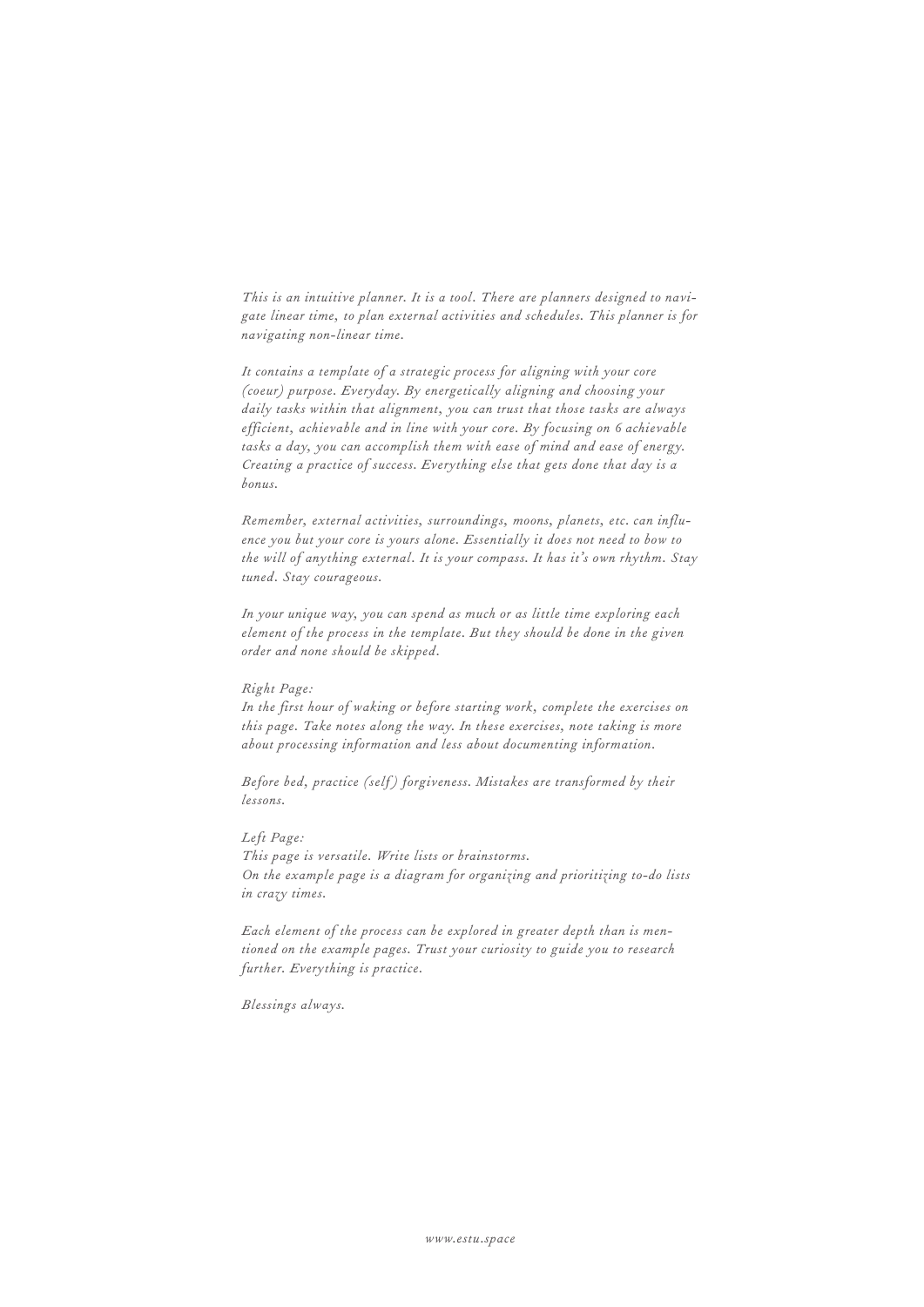## *All is forgiven. Choose to learn.*

*At the end of your day practice forgiveness, of yourself and of others. You know better you do better. (Reset yourself for a fresh start tomorrow.)*



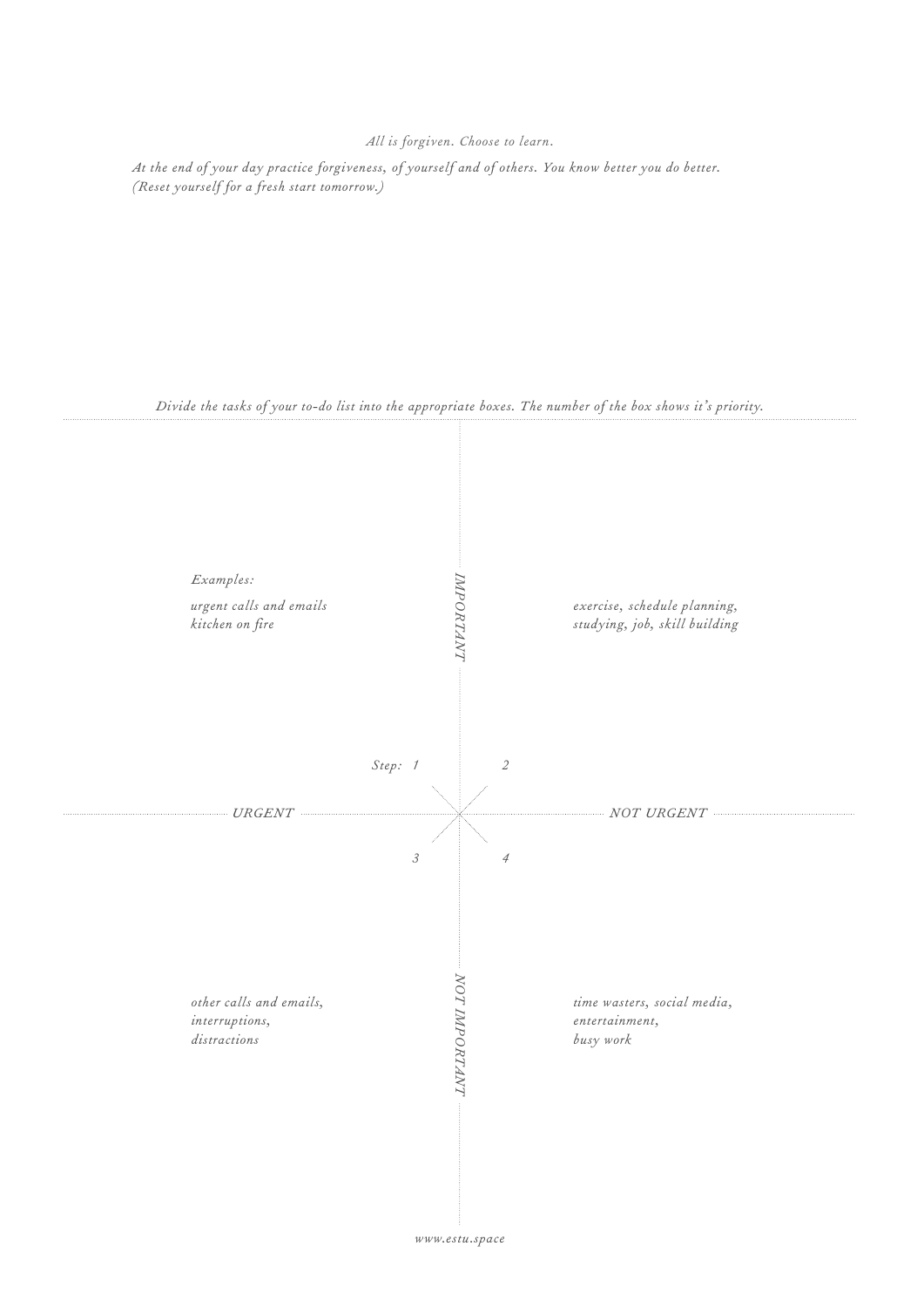## *Dream*

*Note down (the parts of) your dream that you remember. It's okay if your memory isn't clear or you don't remember. (Improve your memory retention and connection with your Higher Mind.)*

*Give thanks*

*Do a gratitude meditation. (Create an inner state of fulfillment, changing your nervous system, mental state and energy.)*

*Create*

*Imagine your ideal existence. Take notes.*

*What would you like to create and experience in your life? Write down what comes up today. Feel it, as though it is here now. What do you see? How do these things feel to you? How do these things make you feel? (Expand your energy and mental horizon.)*

*Evolve* — *Evolve* 

*Align yourself with this vision. Take notes.*

*Who are you in this vision of your ideal existence? How are you? What skills and qualities do you have? What do you value? What habits and beliefs do you no longer have? How does it feel like to let go? Write down all the adjustments you make within yourself.* 

*(Tune your personal energetic frequency. Take responsibility for creating your intention).*

| Selfcare: |                                                                                                                                 | $W$ ork: |                                                                                                                                        |
|-----------|---------------------------------------------------------------------------------------------------------------------------------|----------|----------------------------------------------------------------------------------------------------------------------------------------|
| 1 mind    | Evolving your mind (by reading or learn-<br>ing) and exercising your body should<br>always be on your self-care list. Self-care |          | What would be most effective or important<br>for you to do today that brings you towards<br>your ideal existence? Don't write anything |
| $2$ body  | is a priority. It is your responsibility to care<br>for yourself and your wellbeing effects the<br>quality of your work.        | - 2      | down that you don't think you can accom-<br>plish today. Instead, break big goals down<br>into achievable daily tasks. If there's one  |
|           |                                                                                                                                 |          | huge task that will take up your day, break<br>it down into three steps.                                                               |

*Visualize the day ahead. How will you need to be today to accomplish your tasks effectively? Write it down. Calm? Focused? Energized? Outgoing? Single minded? Sensitive? Grounded? etc. Invite in who you need to be today. Bless. Begin your day.*

*(Integrate your intention, energy flow and focus your mind.)*